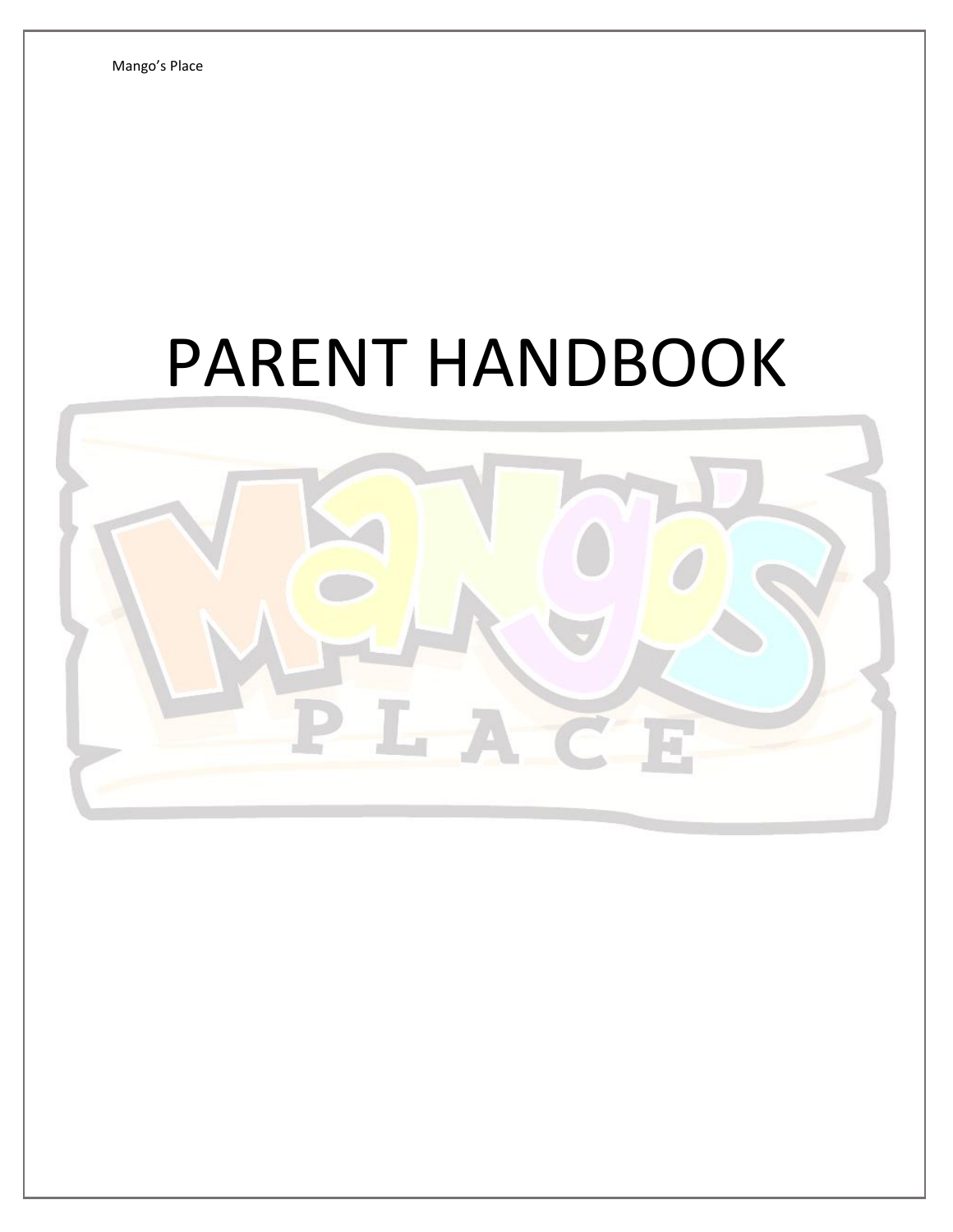#### Mango's Place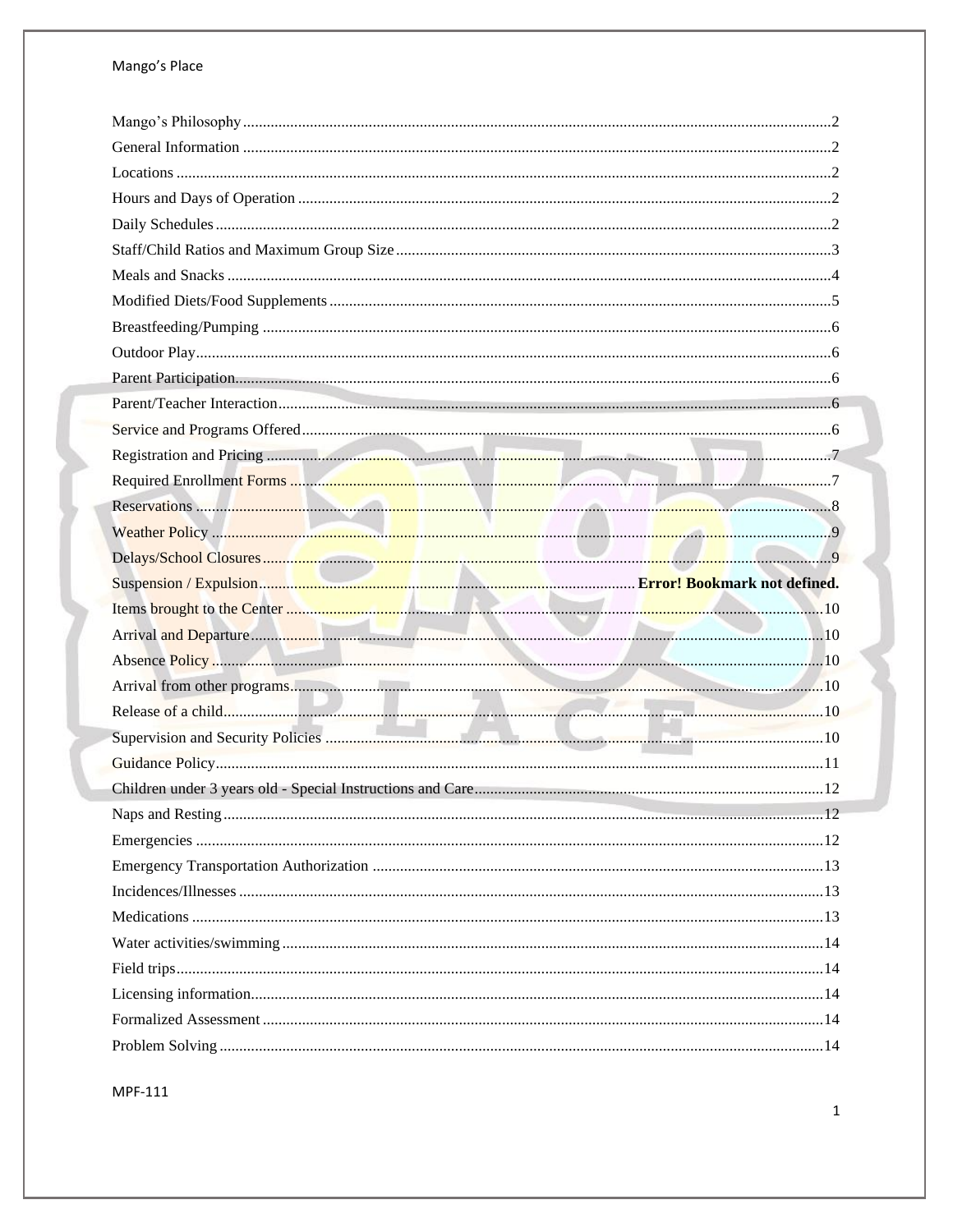# <span id="page-2-0"></span>Mango's Philosophy

Our purpose is to establish a team of people who inspire each other, invest in children's lives and connect with the parents. We want to invest in children, so they will believe in themselves, dream big, have hope for their future, and be inspired every day.

Mango's Place will provide a safe, fun, educational environment by hiring a team who will lead, show compassion and treat all children equally.

Mango's Place is an innovative experience providing a flexible childcare solution for the changing needs of today's parents. Parents can be reassured that they will always be addressed with a friendly, professional and positive team member.

By enhancing creativity, kindness and grace we will begin to pour into every child along the way.

# <span id="page-2-1"></span>General Information

# <span id="page-2-2"></span>Locations

**Dublin New Albany Powell 5601 Woerner Temple Road 6261 Albany Way Drive 3967 Presidential PKWY Ste i Dublin, OH 43016 Westerville, OH 43081 Powell, Ohio 43065 Phone: (614) 790-9970 Phone: (614) 367- 5900 Phone: (614) 792-7720 Fax: (614) 790-9977 Fax: (614) 704-5660 Fax: (614) 389-7137 Email: [dublin@mangosplace.com](mailto:dublin@mangosplace.com) / Email: [newalbany@mangosplace.com](mailto:newalbany@mangosplace.com) / Email: [powell@mangosplace.com](mailto:powell@mangosplace.com)**

# <span id="page-2-3"></span>Hours and Days of Operation

**Dublin - Weekday Hours:** Monday through Friday 7:00am to 6:00pm. **New Albany - Weekday Hours:** Monday through Friday 7:00am to 6:00pm. **\*Powell - Weekday Hours:** Monday through Friday 8:00am to 5:00pm.

**Closings:** New Year's Day, Memorial Day, Fourth of July, Labor Day, Thanksgiving Day and day after, Christmas Eve, Christmas Day and day after. Please see our website for updated hours and closings.

# <span id="page-2-4"></span>Daily Schedules

**Zoe and Gia Schedule:** Mango's Place encourages our infant parents to fill out a daily schedule for their child upon drop-off. This includes, but is not limited to: eating times, sleep times, comfort items, special instructions, etc.

**Leo and Tai's/ Mango's Room Schedule (ages 18 months – 7 years)**: The daily schedule is flexible enough to provide adaptability when necessary but structured enough to provide predictability for the children. We want the kids to view Mango's Place as a safe and comforting place, where they know what to expect and when to expect it. The schedule for each classroom is listed below: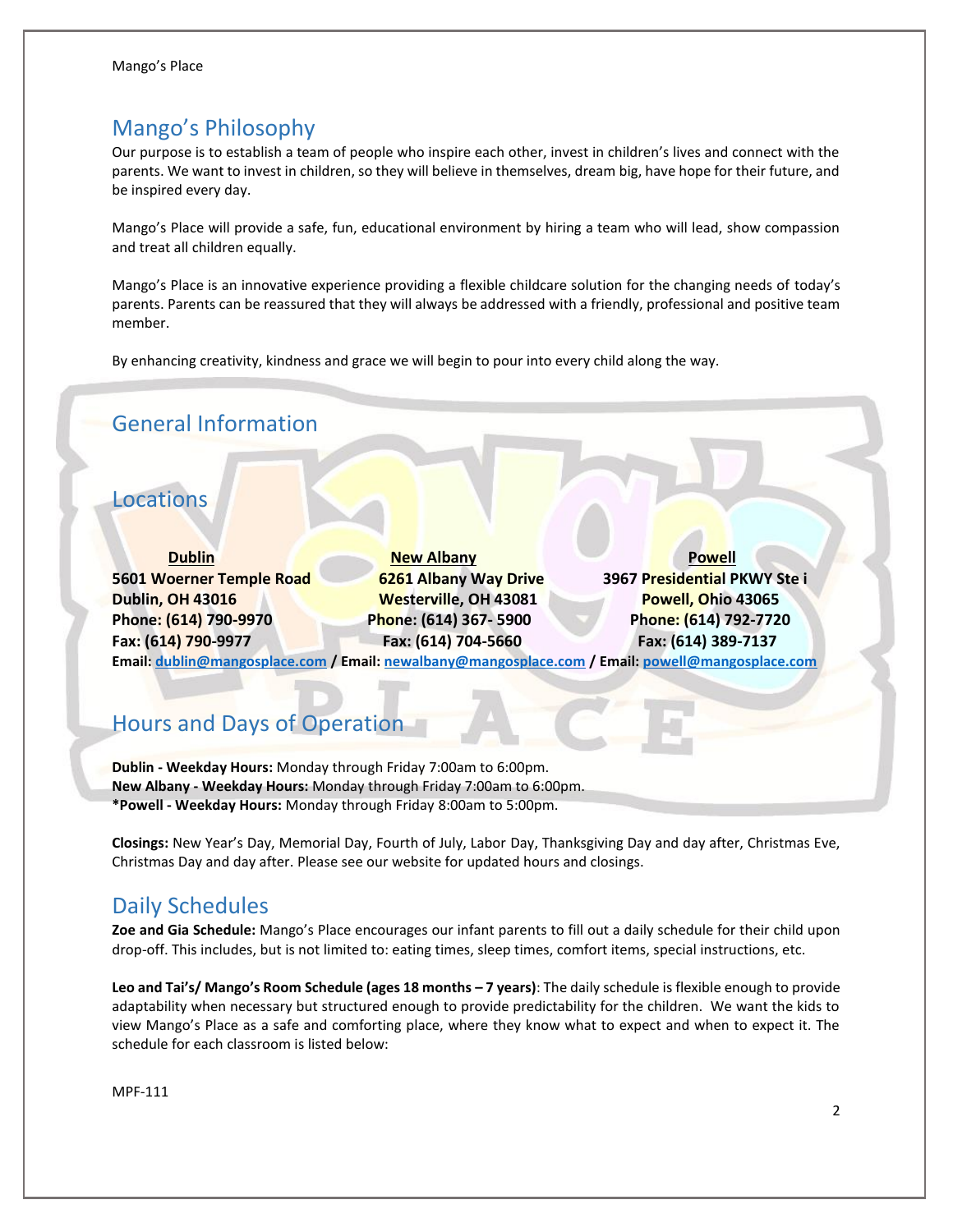|                                                           |                                       | Leo and Tai's Room (ages 18 months - 3 years) Schedule |                                            | Mango's / Jungle Room (ages 3 - 7 years) Schedule    |
|-----------------------------------------------------------|---------------------------------------|--------------------------------------------------------|--------------------------------------------|------------------------------------------------------|
|                                                           | 7:00-8:00                             | Arrivals/Small group centers                           | 7:00-8:00                                  | Centers/Free play                                    |
|                                                           | 8:00-9:00                             | Sensory and Dramatic Play                              | 8:00-9:00                                  | Fine motor                                           |
|                                                           | 9:00-9:30                             | Large/ fine motor Activities                           | 9:00-9:30                                  | Circle time                                          |
|                                                           | 9:30-9:50                             | Circle Time/Music                                      | 930-9:45                                   | <b>STEM</b>                                          |
|                                                           | 9:50-10:00                            | Transition/routine care                                | 9:45-10:00                                 | <b>Creative Movement/Music</b>                       |
|                                                           | 10:00-10:15                           | Snack                                                  | 10:00-10:30                                | Snack                                                |
|                                                           | 10:15-10:30                           | Sensory and Dramatic Play                              | 10:30-11:00                                | Outside/Gross Motor                                  |
|                                                           | 10:30-11:00                           | Craft/Art/Exploration                                  | 11:00-11:30                                | Craft                                                |
|                                                           | 11:00-11:15                           | Transition/routine care                                | 11:30-12:00                                | Small group centers                                  |
|                                                           | 11:15-11:45                           | Outside/Gross motor                                    | 12:00-12:45                                | Lunch                                                |
|                                                           | 11:45-12:00                           | Transition/routine care                                | 12:45-1:45                                 | Fine motor                                           |
|                                                           | 12:00-12:45                           | Lunch                                                  | 1:45-2:00                                  | <b>STEM</b>                                          |
|                                                           | 12:45-2:00                            | Nap/Table centers/Fine motor                           | $2:00-2:30$                                | Snack                                                |
|                                                           | $2:00-2:15$                           | Snack                                                  | 2:30-3:00                                  | <b>Arts and Crafts</b>                               |
|                                                           | $2:15 - 2:30$                         | Large/ fine motor Activities                           | $3:00-3:30$                                | Outside/Gross motor                                  |
|                                                           | 2:30-3:00                             | Craft/Art/Exploration                                  | 3:30-4:00                                  | Small group centers                                  |
|                                                           | $3:00-3:15$                           | Transition/routine care                                | 4:00-4:30                                  | Snack                                                |
|                                                           | 3:30-4:00                             | Outside/Indoor Play                                    | 4:30-4:45                                  | Creative movement/music                              |
|                                                           | 4:00-4:15                             | Snack                                                  | 4:45-5:00                                  | Stem and language centers                            |
|                                                           | 4:15-4:30                             | Transportation/Kitchen/Music                           | 5:00-5:30                                  | <b>Story Time</b>                                    |
|                                                           | 4:30-5:00                             | <b>Story Time/ Movement and Music</b>                  | 5:30-6:00                                  | Centers/Free Play                                    |
|                                                           | $5:00-6:00$                           | <b>Teacher Initiated Free Choice</b>                   |                                            | *Powell location is open 8am - 5pm (the schedule has |
| *Powell location is open 8am - 5pm (the schedule has been |                                       | been adjusted accordingly)                             |                                            |                                                      |
|                                                           | adjusted accordingly)                 |                                                        |                                            |                                                      |
|                                                           |                                       | Zoe and Gia's Room (ages 6 weeks - 18 months) Schedule | Preschool Room (ages 3 - 5 years) Schedule |                                                      |
|                                                           | 7:00-9:00                             | <b>Arrivals: Breakfast / Music Exploration</b>         | 9:00am / 1:00pm                            | Arrival                                              |
|                                                           | $9:00 - 11:00$                        | <b>Gross Motor: Tummy time, Crawling,</b>              | $9:15$ am / 1:15pm                         | <b>Welcome Work</b>                                  |
| <b>Walking, Movement, High Contrast Toys</b>              |                                       | 9:30am / 1:30pm                                        | <b>Circle Time</b>                         |                                                      |
|                                                           | 11:00-1:00                            | <b>Lunch Time: Quiet and Circle Time</b>               | 9:45am / 1:45pm                            | <b>Snack</b>                                         |
|                                                           | $1:00-3:00$                           | <b>Cognitive Development: Sensory</b>                  | 10:00am / 2:00pm                           | Language Arts                                        |
|                                                           | <b>Exploration, Colorful Playmats</b> |                                                        | 10:15am / 2:15pm                           | Recess                                               |
|                                                           | 3:00-5:00                             | Fine Motor: Visual Tracking, Art and                   | 10:30am / 2:30pm                           | Snack                                                |
|                                                           | <b>Texture Exploration</b>            |                                                        | 10:45am / 2:45pm                           | Music / Art                                          |
|                                                           | 5:00-6:30                             | Departures: Dinner / Snack, Music                      | 11:00am / 3:00pm                           | <b>Social Studies</b>                                |
| Exploration                                               |                                       |                                                        | 11:15am / 3:15pm                           | Science                                              |
| *Powell location is open 8am - 5pm (the schedule has been |                                       | 11:30am / 3:30pm                                       | Math                                       |                                                      |
|                                                           | adjusted accordingly)                 |                                                        | 11:45am / 3:45pm                           | Centers                                              |
|                                                           |                                       |                                                        | 12:00pm / 4:00pm                           | Pack-Up / Dismissal                                  |
|                                                           |                                       |                                                        |                                            |                                                      |

# <span id="page-3-0"></span>Staff/Child Ratios and Maximum Group Size

**Ratios/Group Size requirements:** Child/staff ratios and group size limitations will always be maintained. If there are seven or more children in the center, a minimum of two Mango's Place employees will be on site. Children will be assigned a permanent group daily including specific staff members that are responsible for their care and supervision. These groups are organized for the safety of the children and to promote a fun and educational environment. Maximum group size is defined by the number of children in one group that may be cared for at any time. Limitations do not include naptime, lunch time, outdoor play or special activities. If multiple age groups are combined – staff/child ratio will follow the youngest child ratio of that group.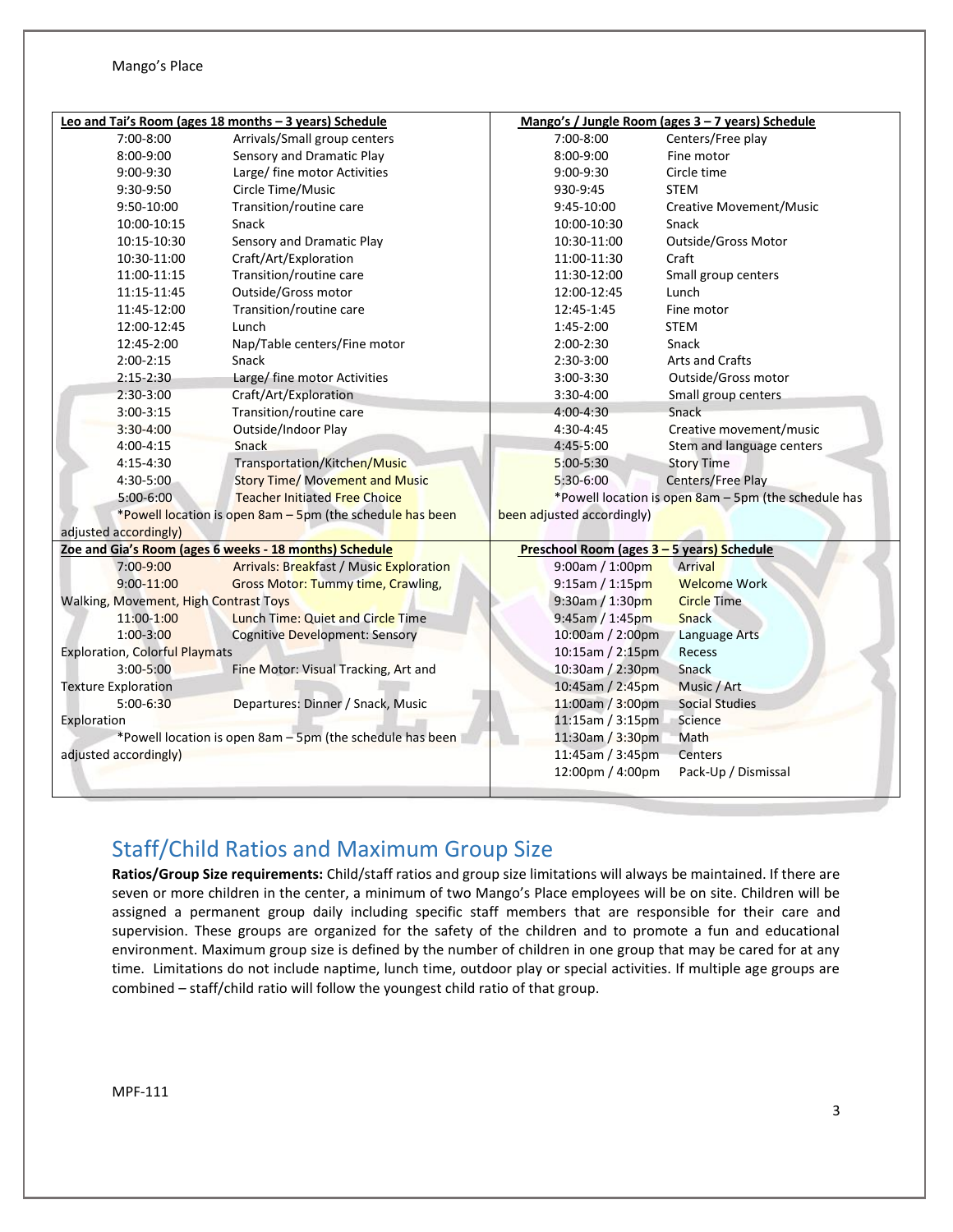| Children Ages                         | Staff Member / Child Ratio | Maximum Group Size |
|---------------------------------------|----------------------------|--------------------|
| Infant                                | 1:5/2:12                   | 12                 |
| (6 weeks - less than 12 months)       |                            |                    |
| Infant                                | 1:6                        | 12                 |
| (12 months - less than 18 months)     |                            |                    |
| Toddler                               | 1:7                        | 14                 |
| (18 months – less than 3 years)       |                            |                    |
| Toddler                               | 1:8                        | 16                 |
| $(2 \frac{1}{2} - 3 years old)$       |                            |                    |
| Programs                              | 1:10                       | 20                 |
| $(3 \text{ years} - 6 \text{ years})$ |                            |                    |
| Mango's Jungle Room                   | 1:12                       | 24                 |
| $(3 \text{ years} - 7 \text{ years})$ |                            |                    |

**Transitioning classrooms:** Parents will be notified when their child is the appropriate age to move up to the next classroom and will sign a transition agreement. At the request of a parent or the center's acting manager, a transition plan will be put in place to help the child transition to the next classroom.

<span id="page-4-0"></span>**Attendance Records:** Shall be available for one year for children who have used Mango's Place.

# Meals and Snacks

No child shall go longer than 4 hours without being served a snack or meal, with the exception of a sleeping child. Mango's Place provides the Lil' Lagoon and Jungle Room classes with a nutritional snack at 10:00am, 2:00pm, and 4:00pm Monday through Friday.

**Meal and Snack food group requirements:** Contents of all meals or snacks must be selected from the following basic food groups (unless a child has an alternate diet based on religious, cultural or medical reasons (see modified diets and food supplements below):

- Meat or meat alternative
- **Breads and grains**
- Fruits and vegetables (juice may be used if undiluted and 100%)
- Milk / dairy

| Parent provided meals - must include 1/3 of the<br>recommended daily dietary allowances as specified the<br>by USDA.                                                                                                                                            | 1 serving of fluid milk<br>$\overline{\phantom{0}}$<br>1 serving of meat/meat alternative<br>$\mathcal{L}_{\mathcal{I}}$<br>2 servings of fruit and/or vegetables<br>$\overline{\phantom{0}}$<br>1 serving of bread/grains   |
|-----------------------------------------------------------------------------------------------------------------------------------------------------------------------------------------------------------------------------------------------------------------|------------------------------------------------------------------------------------------------------------------------------------------------------------------------------------------------------------------------------|
| Mango's provided snacks - will provide the required 1<br>serving each from 2 out of the 4 basic food groups as<br>specified the by USDA. (Provided snacks are posted in<br>center lobbies)<br>*New Albany parents are required to pack their child's<br>snacks. | 1 serving of fluid milk<br>$\overline{\phantom{0}}$<br>1 serving of meat/meat alternative<br>$\overline{\phantom{0}}$<br>2 servings of fruit and/or vegetables<br>$\overline{\phantom{a}}$<br>1 serving of bread/grains<br>- |

Children attending between the hours of 11:00am through 1:30pm will be required to pack a lunch. Mango's Place is required to supplement a meal to every child without a lunch during these times. There will be a \$4.00 charge for supplemental meals. Please see a front manager for supplemental food details. Lunch is served at 12:00pm.

#### MPF-111 *In consideration of those with allergies, all items that contain peanuts/tree nuts/coconuts, or may contain peanuts/tree nuts/coconuts, will not be permitted in the center (Please read labels)*.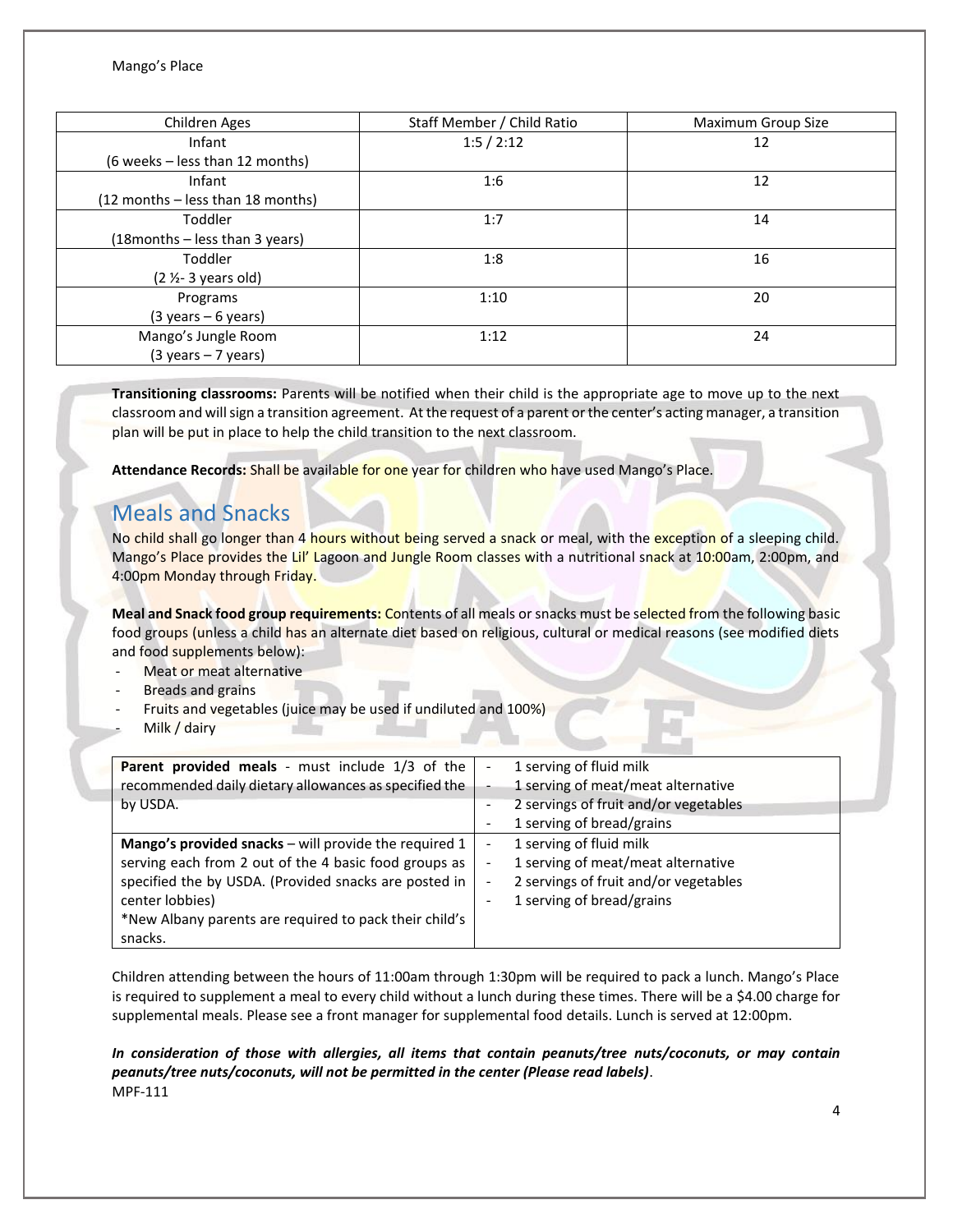#### **Safe Food Handling:**

- Eating utensils will be suitable for the age and developmental level of the child
- Food will not be served on bare tables for children of any age
- Infants may have food placed directly on a removable highchair tray in which the tray will be removed after each use to be washed and sanitized properly
- Food shall be properly stored for children of all ages
- Children must be sitting upright and not walking around while eating
- Choking hazards (please see the below chart for guidelines regarding this)

| Children Ages                                                                                                   | Size to be cut | Examples of Foods that need to be cut                                                                                                                                                                 |
|-----------------------------------------------------------------------------------------------------------------|----------------|-------------------------------------------------------------------------------------------------------------------------------------------------------------------------------------------------------|
| Zoe and Gia's Rooms<br>(6 weeks - less than 18 months)<br>Leo and Tai's Room<br>(18 months - less than 3 years) | 1/4 Pieces     | Large pieces of meat: Hotdogs/ Chicken<br>Large pieces of Cheese<br>Fruits: Grapes / Apples / Cherries<br>Raw Vegetables: Tomatoes<br>Bread / Pizza (especially if cold)                              |
| Mango's Jungle Room<br>$(3 \text{ years} - 5 \text{ years of age})$                                             | $1/2$ Pieces   | Large pieces of meat: Hotdogs/ Chicken<br>Large pieces of Cheese<br>Fruits: Grapes / Apples / Cherries<br>Raw Vegetables: Tomatoes<br>Bread / Pizza (especially if cold)<br>Candy: Taffy / Hard Candy |

# <span id="page-5-0"></span>Modified Diets/Food Supplements

If your child is on a modified diet this will be food that the parents must provide. If a child requires food supplements - such as pediatric drinks, or is on a modified diet, the parent/guardian and pediatrician of the child must fill out the JFS 01217 form. Please see a front manager for this.

Please note: Mango's Place is unable to warm up food, therefore please bring food that your child can eat cold or at room temperature. Individual servings/packages of food or drink, once served to a child, shall be discarded or sent home if not consumed during a snack or mealtime.

**Infant Classrooms:** Mango's Place will provide a refrigerator for bottle and sippy cup storage. Teachers will feed infants (6 weeks to 18 months) per the schedule indicated by the parent. *Bottle criteria:*

- Bottles/sippy cups must be labeled with a child's first, last name and the reservation date.
- Breast milk is required to have an additional label for the date it was pumped.
- Formula bottles are required to be premixed.
- Glass bottles are not permitted for classroom safety.
- Silicone bottles are not permitted for warming purposes.

**\*NOTE:** If a bottle of formula/breast milk has been warmed and served, but not fully drank in an hours' time, the remaining milk will be disposed of. If there are concerns with milk being disposed of during your child's stay at Mango's Place, we recommend sending several bottles portioned with smaller quantities of ounces in each one. This is to ensure formula/ breast milk can be sent back home if unused for the day.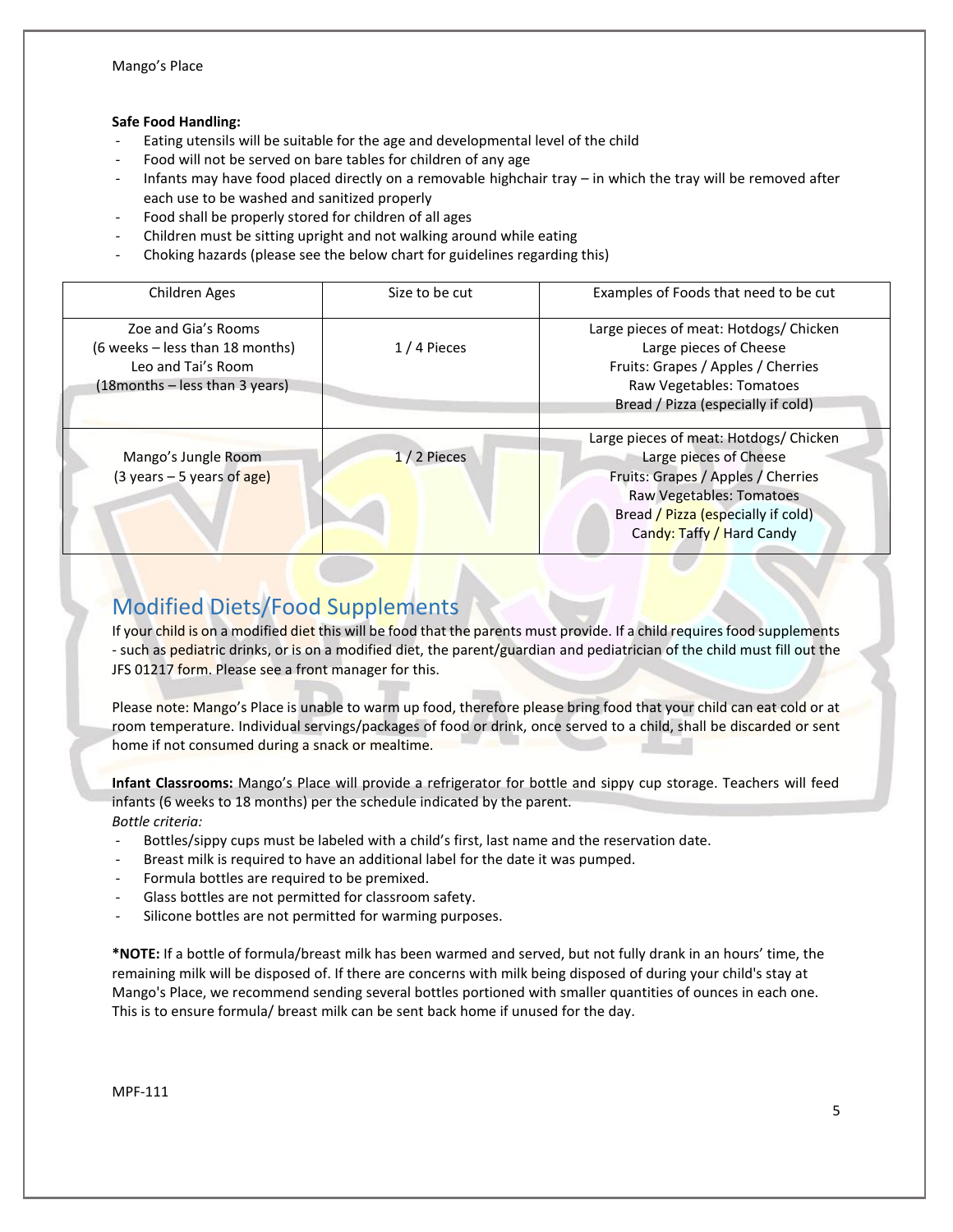# <span id="page-6-0"></span>Breastfeeding/Pumping

For mothers who need to breastfeed or pump while in a Mango's Place facility please see manager on site for best available location.

**Breast Milk Storage:** Mango's follows the state recommended guidelines for serving breast milk. Breast milk must not only be labeled with the child's first and last name and that day's date, but also must have the date that the milk was pumped. Breast milk is kept good for the following rules set by the ODJFS:

- In a refrigerator for up to 5 days from the date the breast milk was pumped
- In a freezer compartment inside a refrigerator for 2 weeks
- In freezer compartment of a refrigerator for 3-6 months
- <span id="page-6-1"></span>In a freezer chest or upright freezer for 6-12 months

## Outdoor Play

Outdoor play will be included in our program daily and is located in a fenced in area attached to our building. Children will be supervised at all times during outdoor play and will never be left alone. Children have quick access to an outdoor drinking fountain and shaded areas are provided. The outdoor play area is inspected thoroughly each quarter to ensure that we are staying with the health and safety guidelines for our children.

Outdoor play will be cancelled when temperature drops below 25 degrees or rises about 90 degrees. Other factors that may affect the cancelation of outdoor play include but are not limited to: wind chill, heat indexes, rain, lighting, ozone warnings, allergy / pollen counts. Please dress your children appropriately per the weather so they can be prepared to be outside. Children not dressed appropriately will be given other indoor activities.

Mango's Place provides sunscreen for all children. If you choose to supply your own or if your child cannot have sunscreen applied, please speak with a manager.

#### <span id="page-6-2"></span>Parent Participation

**Getting involved:** Our academic programs give parents to opportunity to get involved with class parties, book drives and show and tell! If you are looking for additional ways to get involved, please see your program's director. Mango's Place provides an open-door communication policy.

## <span id="page-6-3"></span>Parent/Teacher Interaction

Please feel free to talk to any teacher about your child's care. If you have any problems or concerns with staff or your child's care, please address them with the acting manager. If you are not satisfied with the results, please ask to be directed to the director or owner.

#### *Babysitting*

<span id="page-6-4"></span>It is a conflict of interest for Mango's Place staff members to babysit for clientele during operating hours.

# Service and Programs Offered

**Hourly drop in:** Mango's Place provides a flexible, hourly childcare service for children aged 6 weeks to 7 years. This service offers parents the opportunity to run errands, attend appointments, have dinner or enjoy some quiet time while their children play and learn. Reservations are based on half hour increments with a minimum stay of one hour. Reservations can be made in advance or at the last minute depending on availability. If you need to extend your reservation while your child is at Mango's Place, you must call to verify availability.

**Set Schedules:** available for parents who have a consistent day and time every week they will need childcare. This schedule can be cancelled or changed at any time and there is no long-term commitment.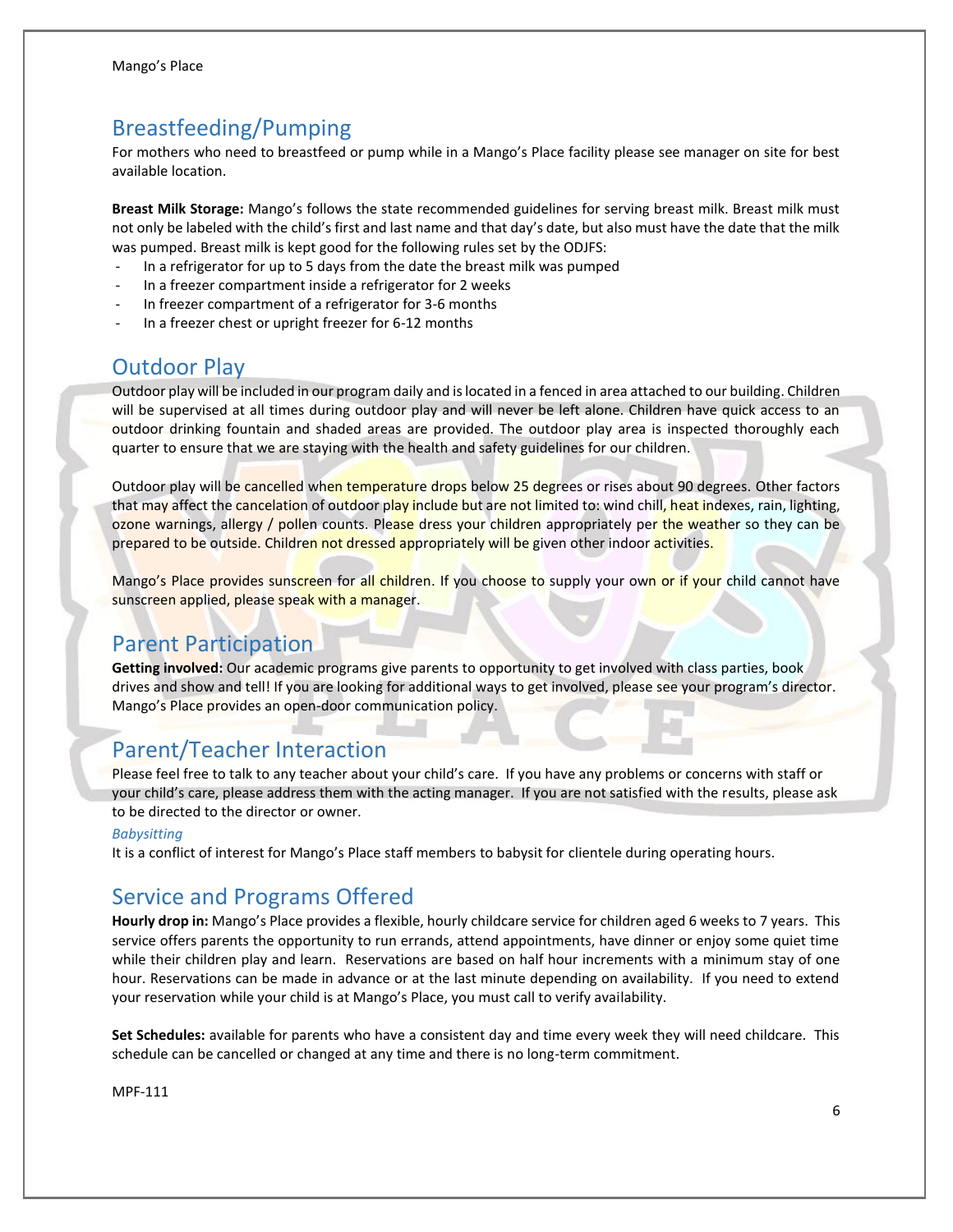**Full time care:** defined as 35 hours or more a week. This program is for parents who will need full time childcare for children 6 weeks to 3 years of age. Please see our full-time policy for more details.

**Preschool/Pre-Kindergarten:** Mango's Place offers three programs for children aged 3 to 5 years old. Our programs are for parents who are looking for a play based structured environment that stimulates and nurtures a young child's mind. Our program emphasizes learning through play, exploration, and in an environment, which promotes a love of learning. Our programs are in attendance from September through May and our teachers are degreed in Early Childhood Education. The last day to enroll in our Preschool program is September 15<sup>th</sup>.

**Summer Camp**: Mango's Place offers a fun and educational program for children ages 3 through 7. Nine – ten, oneweek sessions are offered from 9am to 12pm Monday - Friday. Ask the front desk for more information. **Summer Enrichment**: Mango's Place offers a STEM based program for children ages 4 through 6. Nine – ten, oneweek sessions are offered from 1pm to 4pm Monday - Friday. Ask the front desk for more information.

# <span id="page-7-0"></span>Registration and Pricing

**Membership Fees: Single Child: \$50.00 / Family: \$80.00**

Every child must be a registered member to make reservations and enjoy the services offered by Mango's Place. This is an annual fee that keeps a family's membership active. *Membership fees are non-refundable.*  Our tax ID # is 32-0346770

#### <span id="page-7-1"></span>Required Enrollment Forms

#### Enrollment and Health Information Form

This document is required by Ohio Department of Job and Family Services. All sections must be completed in full. This includes all parents listed with contact numbers, at least one emergency contact who lives within an hour's drive of the center and other information that may be important during your child's visit. Each child must have their own copy. This form must be filled out by parents or legal guardians as it is a legal document. This form can be found on our website or by visiting one of our locations.

#### Medical statement

An ODJFS medical statement, signed by a physician, along with a copy of your child's immunizations are required to be submitted at the time of registration at the center. Children will not be permitted into the center if the form is not submitted and kept up to date each year. Children who are Kindergarten age or older are not required to submit this form. Medical statements must be updated every 13 months.

#### *Immunizations*

Mango's Place follows the ODJFS requirements for a child's Medical Statement, including the option for exemption based on the physician's determination (all children will be given equal care). ODJFS allows children to attend childcare centers for up to 30 days without having any record of immunizations or a cleared well visit. However, Mango's Place is a privately-owned childcare center, and requires all children to have a Medical Statement completed prior to their first visit. This is to ensure the health and safety of all children in attendance.

> **Hourly Pricing One child: \$14.00/hour Second child: \$4.90/hour Each additional sibling: \$3.50/hour**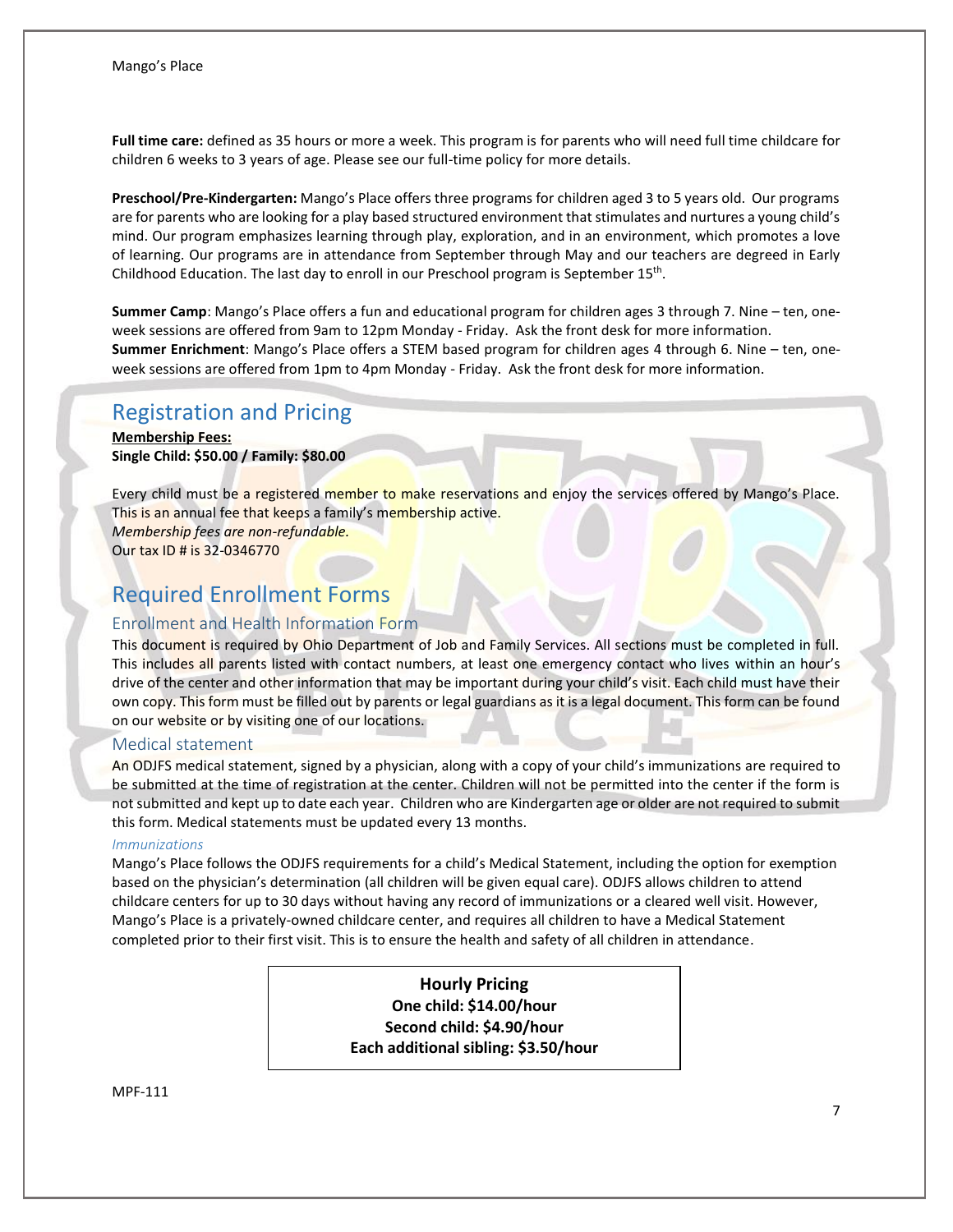#### **HOURS BY THE BUNCH Purchase BUNCHES of hours and receive hours for FREE!**

**Purchase 175 Hours** for \$2,450.00 **25 FREE** 200 hours  $Hours$  total



**Purchase 47 Hours** for \$658.00 **3 FREE** 50 hours **Hours**  $\vee$  total



**Payment:** is required at the time of pick up. Clients with outstanding balances will not be permitted to make any future reservations. Any balance exceeding 90 days will be submitted to collections. Charges will be calculated by half hour increments either on the hour or half hour. Accepted forms of payment are cash, check, Visa, Discover or Master Card.

**Account Suspension Policy:** If your account has been suspended due to an unpaid invoice – you may be at risk for permanent lockout. Upon your 3<sup>rd</sup> unpaid invoice your account will be permanently suspended and the total amount due will be sent to a collection's agency 90 days after your child's last visit.

**Credit Cards on file**: Mango's Place offer parents the option to keep their credit card on file (multiple cards if you choose). This allows parents: a quick check out, prevents late fee charges, convenient for reoccurring charges such as; purchasing meals, annual renewal fees, and monthly program payments. *Program payments will automatically be charged to the primary credit card, on file, at the first of the month.*

**All payments made to Mango's Place are non-refundable**. **Parent initials** \_\_\_\_\_\_\_\_

Returned Checks: All returned checks will incur a \$30 fee. This fee as well as the initial amount owed must be paid prior to your child's next visit.

#### **Privacy & Security Policy**

We respect and are committed to protecting your privacy. We will not sell your personally identifiable information to anyone.

Your payment and personal information is always safe. Our Secure Sockets Layer (SSL) software is the industry standard and among the best software available today for secure commerce transactions. It encrypts all of your personal information, including credit card number, name, and address, so that it cannot be read over the internet.

u n

# <span id="page-8-0"></span>Reservations

**Making a Reservation**: To guarantee a place for your child, Mango's Place recommends that parents schedule their child's reservation as far in advance as possible. You must be an active member to make a reservation for your child. Drop-offs without an appointment will be accepted if space is available. Reservations can be made on the hour or the half hour. You can make a reservation by leaving a voicemail or through the Mango's email on our website. We will return your call only if there is a conflict.

**Changing a Reservation:** Changes in reservations can be made before or at the time the child is dropped off. If you need to extend your reservation while your child is at Mango's Place, you must call to verify availability. There is a five-minute grace period for reservations. This means you may drop your child off five minutes before your reservation begins or pick up five minutes after your scheduled time without an additional charge if there is space in your child's classroom. If you drop off any earlier than five minutes or are more than five minutes late you will be charged for the full half hour, as well as a \$15.00 late fee per child. The only exception to this rule is if you have verified with a manager that space is available past your original reservation time. If space is not available, and your child is picked up past the reservation time, the late fee will be added.

**You are obligated to pay for the length of the reservation even if your child is picked up early. Initial \_\_\_\_\_\_\_\_**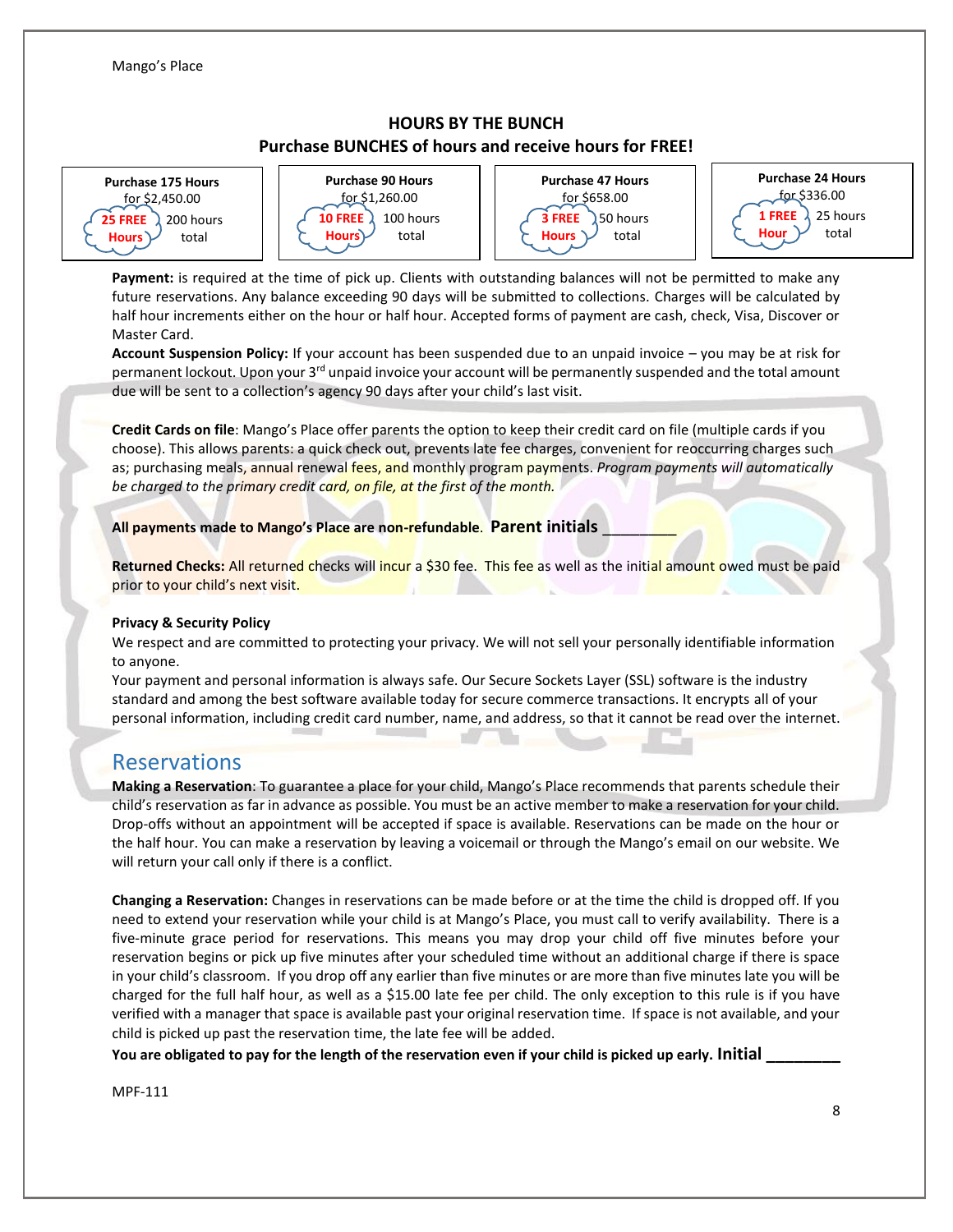**Reservation reminders:** Email reminders will be sent on Sundays for your upcoming weekly reservations. Text reminders will be sent 24 hours prior to the reservation start time. Parents can choose to opt out of either reminder by notifying a front manager.

**Late Pick-up:** If you fail to pick up your child by the end of your reservation, there will be a \$15.00 late fee per child in addition to the amount due for the total time your child was at the center. All sibling discounts are also removed at this time. Upon your third late pick-up, you will no longer be able to make reservations.

**Past Closing Time Pick-up**: IMPORTANT If you fail to pick up your child by closing time, there will be a \$15 late fee per every 5 minutes past end of reservation/closing in addition to the amount due for the total time your child was at the center.

If Mango's Place has not been contacted by a parent/guardian after closing time, the manager on site will do the following steps: The first hour past closing, we will call all phone numbers parents/guardians have given us (cell phone, home phone and work phone numbers) and leave a voicemail for as many numbers as we can.

If Mango's has not been able to reach a parent/guardian 30 minutes past closing, then we will begin to call all authorized pick-ups and emergency contacts. Keep in mind, that emergency contacts are NOT authorized pick-ups, they are just a way for us to contact the child's parents.

If Mango's has not been able to reach a parent/guardian an hour past closing, we will contact the local police.

**Cancelling a Reservation:** If you wish to cancel your reservation, please call 24 hours prior to the scheduled time of your reservation. If your child does not show up for a reservation, parents will be contacted within one hour of the reservation start time. At that time – your child's reservation will be removed for the day and the \$15.00 cancelation fee will be applied.

# <span id="page-9-0"></span>Weather Policy

#### All Locations

Mango's Place will be closed anytime there is a Level 2 Emergency for Franklin County. Mango's Place reserves the right to close early due to inclement weather. All parents with reservations will be notified via text and email the morning of closing.

# <span id="page-9-1"></span>Delays/School Closures

Mango's Place drop in, set schedules, full-time reservations along with Preschool and Pre-K are not affected by school delays. Preschool and Pre-K will NOT follow local school closures due to weather (Dublin – Dublin city schools / Powell – Olentangy city schools / New Albany – Columbus city schools).

## Disenrollment

Children may be disenrolled based on the following:

- Automatically disenrolled from Mango's Place after one year from last visit
- If children do not meet the qualifications listed below for safe play at Mango's
- If a parent has an unpaid balance on the account
- If an account is not current with state required documents (including Enrollment and Health/Medical Statement Forms)
- Children will not be permitted to use Mango's Place if parents choose to not grant consent for transportation to the course of emergency treatment.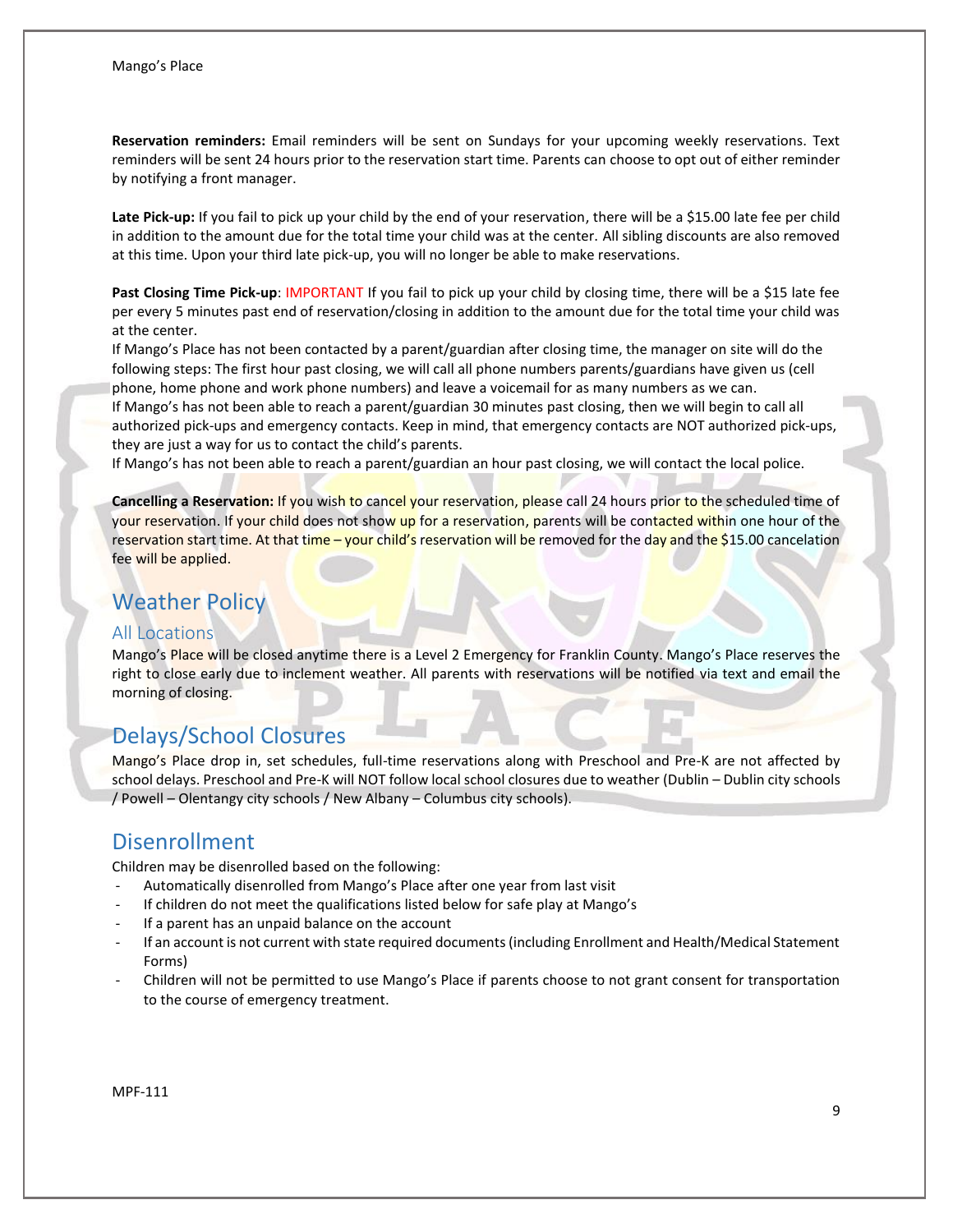## <span id="page-10-0"></span>Items brought to the Center

Please be sure to label any item that your child brings to the center with their first and last name as well as the date. Children can bring in items from home (such as toys or comfort items). **However, electronic devices are not permitted in the classroom**. All infants and toddlers are required to have their diaper bag labeled with their first and last name on a bag tag. *Mango's Place is not responsible for items that are lost, damaged, or stolen while at the center.* 

#### <span id="page-10-1"></span>Arrival and Departure

To ensure a quick drop of and pick up process, parents are encouraged to allow the front manager to assist their child in and out of the classroom. If a parent chooses to accompany their child, to the classroom, a front manger will need to remain with the parent at all times.

#### <span id="page-10-2"></span>Absence Policy

If you wish to cancel your reservation, please call 24 hours prior to the scheduled time of your reservation. If your child does not show up for a reservation, parents will be contacted within one hour of the reservation start time. At that time – your child's reservation will be removed for the day and the \$15.00 cancelation fee will be applied.

## <span id="page-10-3"></span>Arrival from other programs

Parents must inform the center of any child arriving by any other means of transportation that is not a parent or guardian of the child. If the child is arriving by bus or other public transportation, they must pull up to the centers front door and a Front Manager will escort them in. If a child is scheduled to arrive by other means of transportation and is late more than 15 minutes, the parents of the child will be notified.

## <span id="page-10-4"></span>Release of a child

The acting manager will release children to either parent listed on the Health Enrollment Form. Parents may add additional authorized pick-up people to a list by filing out an alternative pick up form in advance. Managers will keep a photo on file of parents/authorized adults at registration to reference each day at pick up. Staff will check ID's of anyone without a picture on file.

**Parental Access:** Parents will have unlimited access to their child upon request and may evaluate the center at any time, however our security policy still applies. We have an open-door policy where parents can stop in quickly to check on their child and rooms are always visible. A parent of a child enrolled at the center who is not the child's residential parent shall be permitted unlimited access to the center and be afforded the same rights as the residential parent, unless there is a court documentation limiting access and conditions of the non-residential parent.

## <span id="page-10-5"></span>Supervision and Security Policies

**Security Door**: Mango's Place provides a secure entrance into the classrooms and access is provided to authorized parents and managers, only. For security purposes, parents will not be left unattended past the secure lobby door. The security door is always to remain shut and parents are prohibited access without a manager's permission and escort. The acting manager will verify the parent by their photo id/taken when registered and linked to their child's account.

**Supervision of Infants/Toddlers/Preschoolers/School-age:** At no time, will a child be left unattended, or out of sight or ear shot from the teacher assigned to their care. Staff will supervise children always, including naptime. Children will not be exposed to inappropriate language or media. Screen time will always be schedule in advance with a parent's knowledge.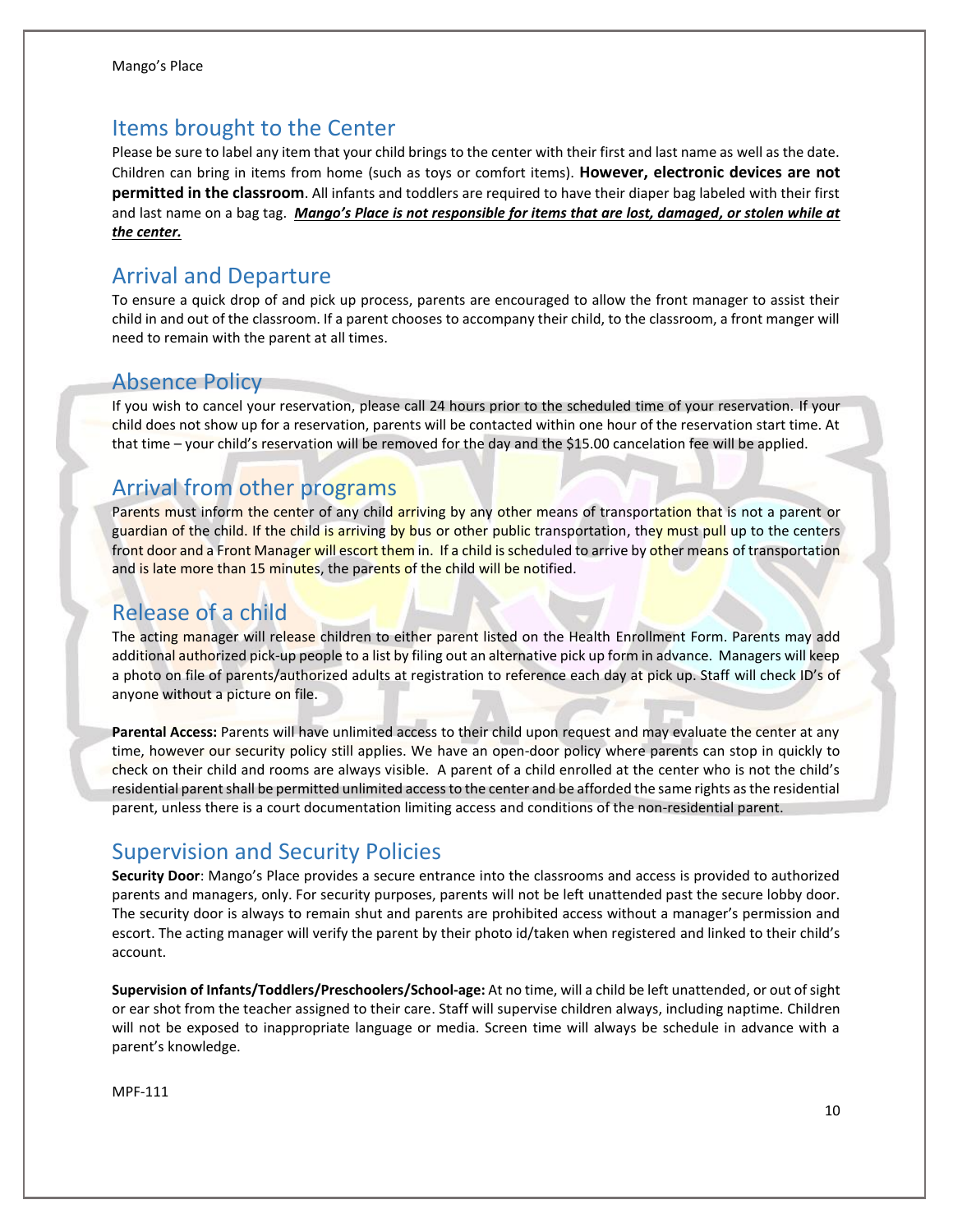#### Mango's Place

**Safety Instruction:** It is imperative that all children can follow verbal instructions, to remain safe, during their stay at Mango's Place. To ensure children can hear and follow safety instructions, Mango's Place prohibits employees from wearing face coverings including but not limited to, bandanas, scarfs, and surgical masks (unless mandated by the state). This practice will also assist with any language barrier or children who are hearing impaired.

**Group Assignment:** At the time of arrival, each child will be assigned to a teacher and escorted to the appropriate area. Teachers are responsible for the care and supervision of their assigned children always.

**Phones:** Parents: must provide a cell phone number where they can be reached always. Teachers: will always have access to a working telephone with the ability to make outgoing phone calls in case of emergency.

**Secured Play Area:** Once children are checked into the facility; they will enter a secured play area. They will not be permitted to leave until the authorized parent returns. No unauthorized persons will be allowed in the secured play area.

**Teachers:** All teachers are pre-screened with a thorough background check, including a criminal record check with the Bureau of Criminal Investigation. At all times, there will be a manager certified in CPR, First Aid, communicable disease and child abuse recognition and prevention at the center.

#### **Qualifications for children to play at Mango's Place:**

- 1. Safe with your body. i.e. hitting, spitting, kicking and biting
- 2. Appropriate language
- 3. Ability to keep hands to themselves
- 4. Ability to follow Mango's rules to the extent of keeping others safe

**Child Abuse Reporting:** All staff members are mandated reporters of child abuse. If staff has suspicions that a child is being abused or neglected, they must make a report to the local children's services agency. The safety of the children is always our first concern.

## <span id="page-11-0"></span>Guidance Policy

Mango's Place believes that helping the child learn self-control is very important and it is our hope is that each child will learn self-discipline through careful guidance and positive examples. All children will be treated with love and respect. Our behavior expectations will be kept within the child's capabilities and the child will be made aware of these expectations.

Positive reinforcement (praise for children doing the "right") and positive redirection (removing the child and giving them an appropriate activity) will be used. A child may be asked to sit for a short period of time to give the child a chance to regain control if they are having a difficult time. Breaks will be age appropriate in length and done within the classroom.

Parents will be notified if a break is given to their child. Staff will not impose any punishments for failure to eat, sleep or toileting accidents. This discipline policy applies to all staff and parents while they are at the center. If the child demonstrates behavior that requires frequent attention from the staff member, Mango's Place may develop and implement a behavior management plan with the consultation of the child's parents and would be consistent with the requirements of the state. If a situation arises where a child is consistently endangering himself, peers or staff, Mango's Place will document the incidents, and keep it in that child's file. If problems continue, it may eventually become necessary to revoke your membership. Prior to this occurring, every attempt will be made to work together with the parents and the child to correct the behavior. The safety of children is always our primary concern.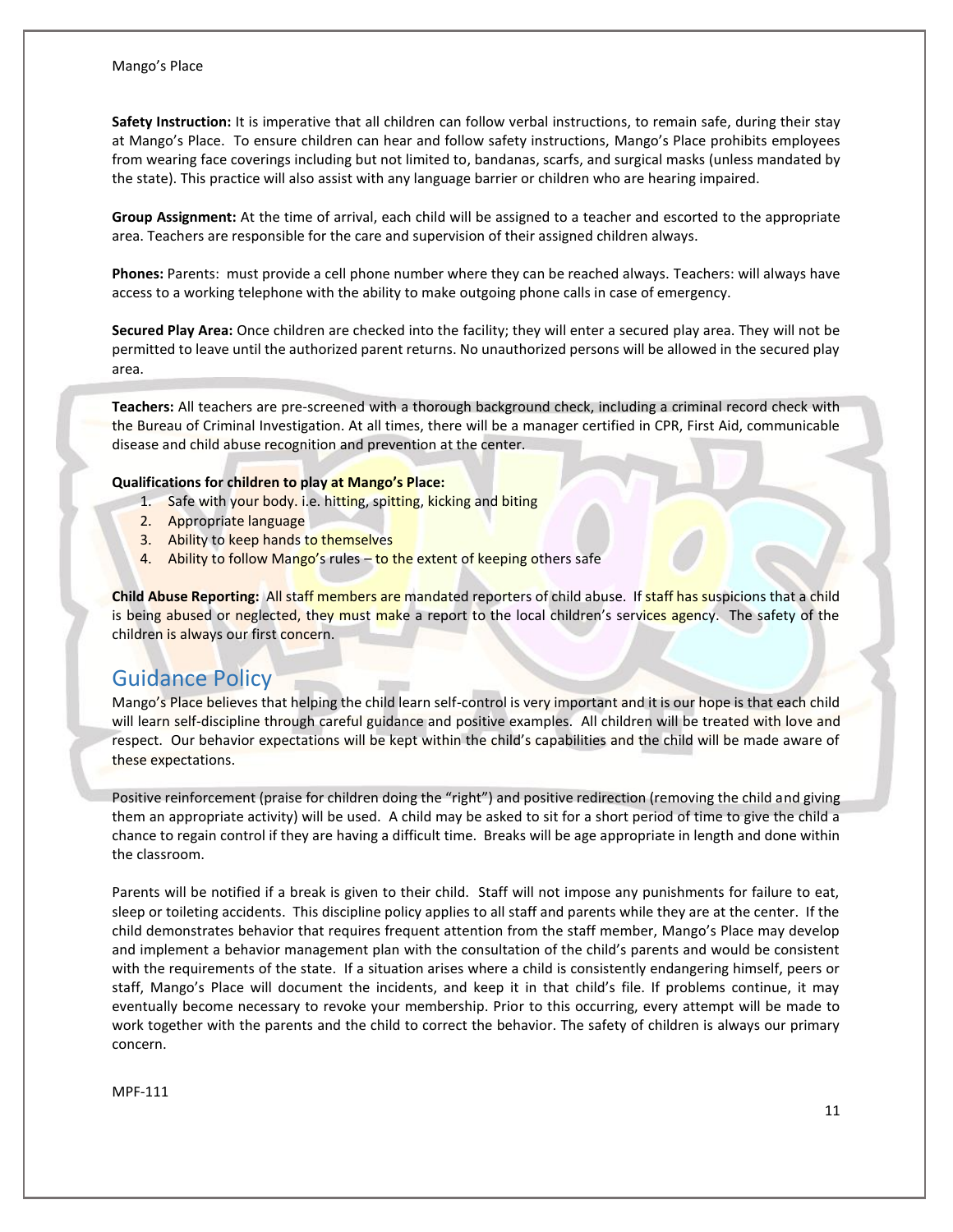# <span id="page-12-0"></span>Children under 3 years old - Special Instructions and Care

Upon arrival, parents of children ages 6 weeks – under 3 years of age will fill out an instruction care sheet for their child. This information will be given to the child's assigned teacher. At departure, the teacher will give the parent information on the child's visit including sleep, eating and activities. Teachers are not allowed to put infants in their car seats.

**Diapering:** Parents are responsible for providing sufficient diapers for their child's visit. Diapers are changed every 2 hours or per parent's instructions. State licensing requires "Diapers shall be changed immediately when wet or soiled". Teachers will follow the parent's instructions for children who are potty-training. Parents are asked to provide a change of clothes for all children under the age of 5. All diaper bags or extra clothing needs to be clearly labeled with the child's name. A sufficient amount of diapers must be provided for the child's visit. Mango's Place will provide extra diapers if needed, for a cost of \$1.00 per. Desitin will be applied as needed, if you prefer to provide your own diaper cream please let a manager know and we will accommodate this for you.

#### <span id="page-12-1"></span>Naps and Resting

**Nap and rest areas shall:** have adequate lighting for proper supervision, have free and direct means of escape in case of emergency (no evacuation route shall be blocked), staff members have direct access to each individual child sleeping and have barriers from the sleep area to the play area that allow for proper staff member sight and hearing of all children. Infants shall follow nap times provided by parents on their child's care sheet.

#### **Crib requirements:**

- An individual labeled crib for each child under the age of 18 months
- All provided cribs will meet the updated federal standards
- Cribs will be used according to manufacturer's guidelines
- Mattresses will be firm, properly fit each crib, and be covered with a waterproof material, sanitized after each child's use and will be free of rips and tears
- Crib dividers: will allow proper visual supervision of all resting infants, are sturdy and unbreakable, properly sanitized daily, and shall not be used if an infant can pull themselves up

#### **Infant sleeping safety:**

- Infants shall not be place in cribs with bibs, pacifier attachments, or anything that could cause risk of suffocation
- Infants under 12 months will not be permitted to have blankets in the crib with them
- Sleepers are permitted for children under 12 months and swaddling blankets are permitted for children unable to roll over
- Nothing will be put in place that would block the view of a staff member into the crib area
- Bumper pads will not be used at any time
- At no time will children be permitted to sleep in car seats or swings
- Infants under 12 months old will be placed in cribs on their backs only

#### **Cot/Mat requirements:**

- These shall be individually assigned to children over the age of 18 months
- Each cot/mat will be properly sanitized after and in between each use
- Cots/mats will meet the proper requirements based on size and durability
- <span id="page-12-2"></span>Children are not permitted to sleep on the floor unless on a cot/mat

#### Emergencies

Mango's Place has devised several procedures to follow in the event of an emergency while children are in the center. In the event of a fire, or tornado staff will follow the written instructions posted in each classroom describing emergency evacuation routes and the procedure to ensure that the children arrive at the designated spot. The center conducts monthly fire drills, and periodic tornado drills. Should Mango's Place need to evacuate due to fire or weather conditions or the loss of power, heat or water, our emergency destination is across the parking lot.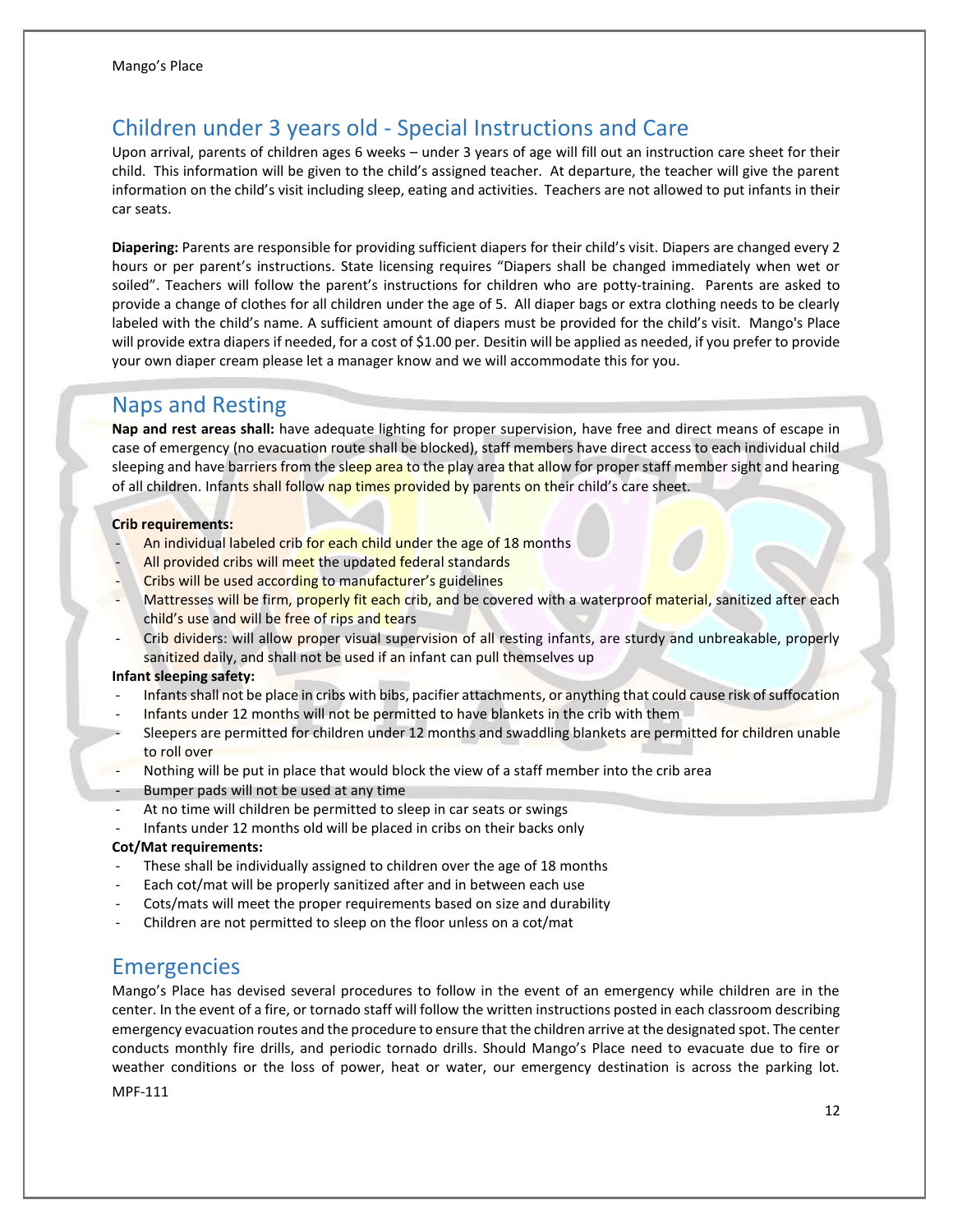Parents/additional authorized persons will be contacted via text and email notification to pick up their child. In the unlikely event there would be an environmental threat or a threat of violence, the staff will secure the children in the safest location, and follow the directions given by the proper authorities and contact the parents as soon as possible.

## <span id="page-13-0"></span>Emergency Transportation Authorization

If the parent/guardian chooses the option to NOT give permission to Mango's Place to secure emergency transportation, we will not allow the child/children on site at any time due to the health and wellness safety of your child/children.

## <span id="page-13-1"></span>Incidences/Illnesses

During the hours of operation, a staff member certified in First Aid/Communicable Diseases and CPR will be present at all times. In the case of a minor injury, staff will administer basic first aid. If the injury/illness is more serious, first aid will be administered, and the parents will be contacted immediately to assist in deciding an appropriate course of action. If any injury/illness is life threatening, the EMS will be contacted, parents will be notified, and a staff member will accompany the child to the hospital with all available health records. Only parents or EMS will transport. Under no circumstances will a staff member transport a child.

An incident/injury report will be completed, and given to the person picking up the child, on the day of the incident/injury, if any of the following occur: the child has an illness, accident, or injury which requires first aid; the child receives a bump or blow to the head; the child must be transported by emergency squad; or an unusual or unexpected event occurs which jeopardizes the safety of the child. If a child requires emergency transportation, the report shall be available within twenty-four hours after the incident occurs. The center shall also contact licensing personnel from the appropriate ODJFS office within 24 hours when there is a "general emergency" or "serious incident, injury or illness". In the case of an incident where a child may cause serious harm to themselves or anyone around them, local authorities may be contacted to step in and help assist with the situation.

**Management of Illnesses:** Mango's Place strives to promote a healthy environment by decreasing the chance of spreading illnesses. Please do not bring your child to the center if your child is experiencing any of the following signs or symptoms of illness / if your child is here with these symptoms they will be discharged: temperature above 99 degrees Fahrenheit, diarrhea, severe coughing, difficult or rapid breathing, yellowish skin or eyes, redness or discharge of the eyes, sore throat, vomiting, untreated infected skin patches or rashes, evidence of untreated lice or other parasitic infestations. Mango's Place will immediately notify the parent of the child's condition when a child at the center has been observed with signs or symptoms of illness. The child shall be separated from other children and their parent called to immediately pick up the child. Children must be fever free for 24 hours before returning to Mango's Place. If a child has been exposed to a communicable disease, Mango's Place will notify the parent by posting a communicable disease sign in the lobby. Mango's Place reserves the right to refuse admission to any child with the above symptoms or any other signs of illness.

#### <span id="page-13-2"></span>**Medications**

**Medications:** Parents must complete the medication request form before staff can administer medication, topical products and medical food to the children. Medications will be stored in a designated area inaccessible to children. **School Age Children:** Children of any age are not permitted to keep medications in the classroom.

**ADA:** Mango's Place follows compliance with the ADA, including administering medication to children with disabilities and administering care procedures to children with disabilities.

All medications brought to Mango's must meet the following requirements:

- Medication must be in its original container
- Request for the Administration of Medication form must be completed by parents/ legal guardians